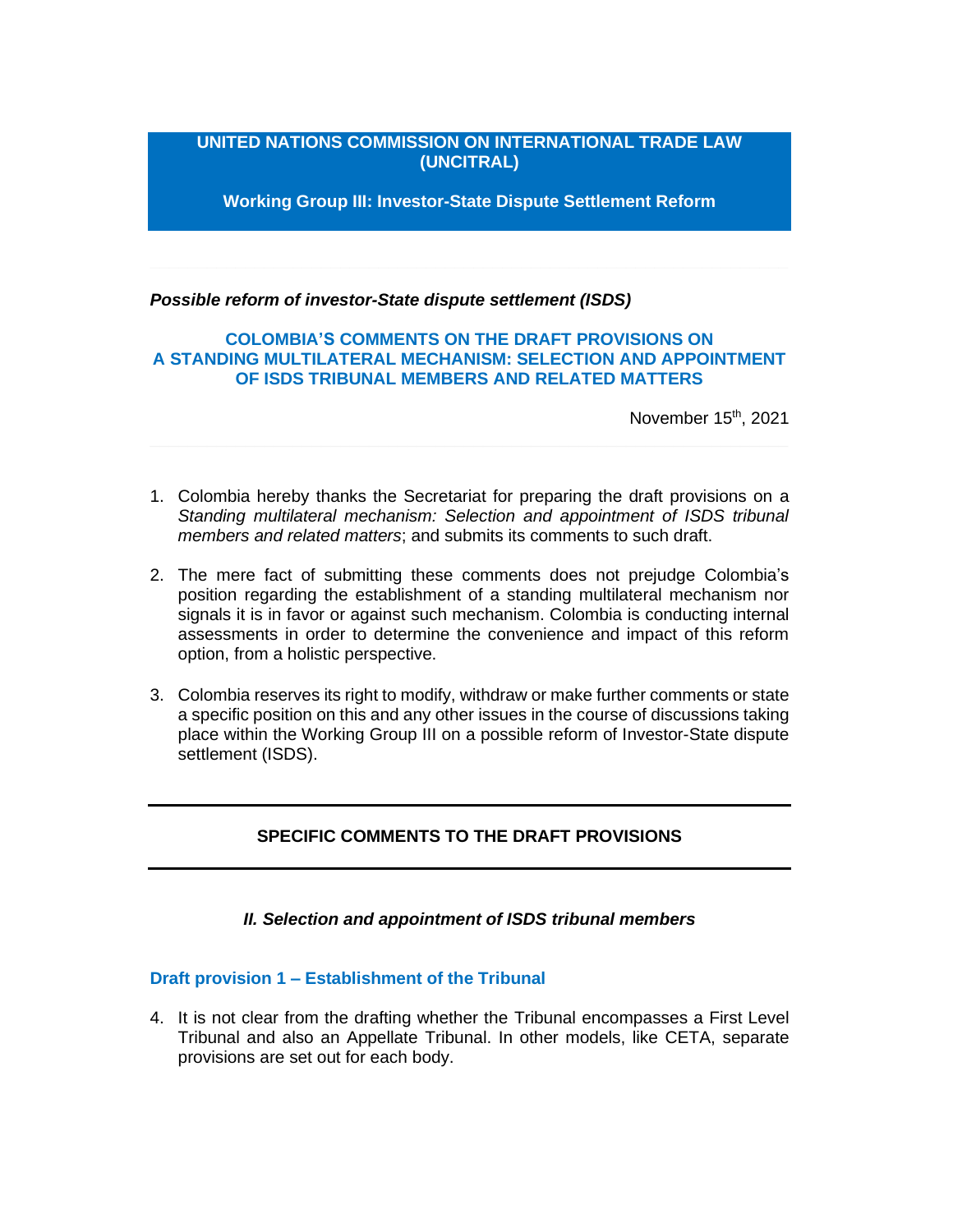

5. There should be a clear distinction between the functions and jurisdiction of a First Level Tribunal and an Appellate Tribunal, the selection and appointment of their members, as well as case assignment, among other issues.

### **Draft provision 2 – Jurisdiction**

6. Taking into account the multilateral nature of the Tribunal, it would be assumable that the mechanism to be established would deal, in principle, with the resolution of investment disputes arising from an investment treaty or a contract.

## **Draft provision 3 – Governance structure**

- 7. There seems to be a clash between paragraphs 2 and 3 of this draft provision. Indeed, both provisions address the purpose of entitling the Committee of the Parties, on the one hand, and the Tribunal, on the other hand, to establish the rules of procedures of the Tribunal / Appellate Tribunal. It may be convenient to make a distinction between functions and working procedures for both bodies, as mentioned before.
- 8. It is noted that, with this structure in force, the risk that the Tribunal eventually introduces procedural reforms to which States do not agree is patent. Thus, it is necessary to provide the Committee of the Parties with a mechanism to tackle any event of excess of powers by the Tribunal when deciding on its procedural rules.
- 9. Colombia agrees with the concerns raised by members of the Working Group during its intersessional meetings on this particular issue. The decision-making mechanism behind the Multilateral Investment Tribunal (MIT) should be comprehensive enough to include the requirement of consensus for some of the most relevant matters, and to allow decisions with a simple majority vote on others.

#### **Draft provision 4 – Number of tribunal members and adjustments**

- 10. As mentioned in document A/CN.9/WG.III/WP.--- (Selection and appointment of ISDS tribunal members - Note by the Secretariat) full representation might be difficult to achieve, in particular in light of the cost implications and connection between the number of adjudicators and the caseload. A permanent body with a high number of members may be expensive and complex to manage. Instead, options like seeking broad geographical representation as well as a balanced representation of genders, levels of development and legal systems should be considered. Courts with a global reach, including an eventual MIT, are usually selective representation courts and often allow to appoint only one or two judges that are nationals of the same State. This type of selective representation may allow States that do not have a national on the bench to appoint an ad hoc judge when they are party to a case in order to address concerns that there should be familiarity with all disputing parties' legal systems.
- 11. The Tribunal should be composed of full-time office Members, for both mechanisms. When draft provision 1 indicates that a MIT shall function on a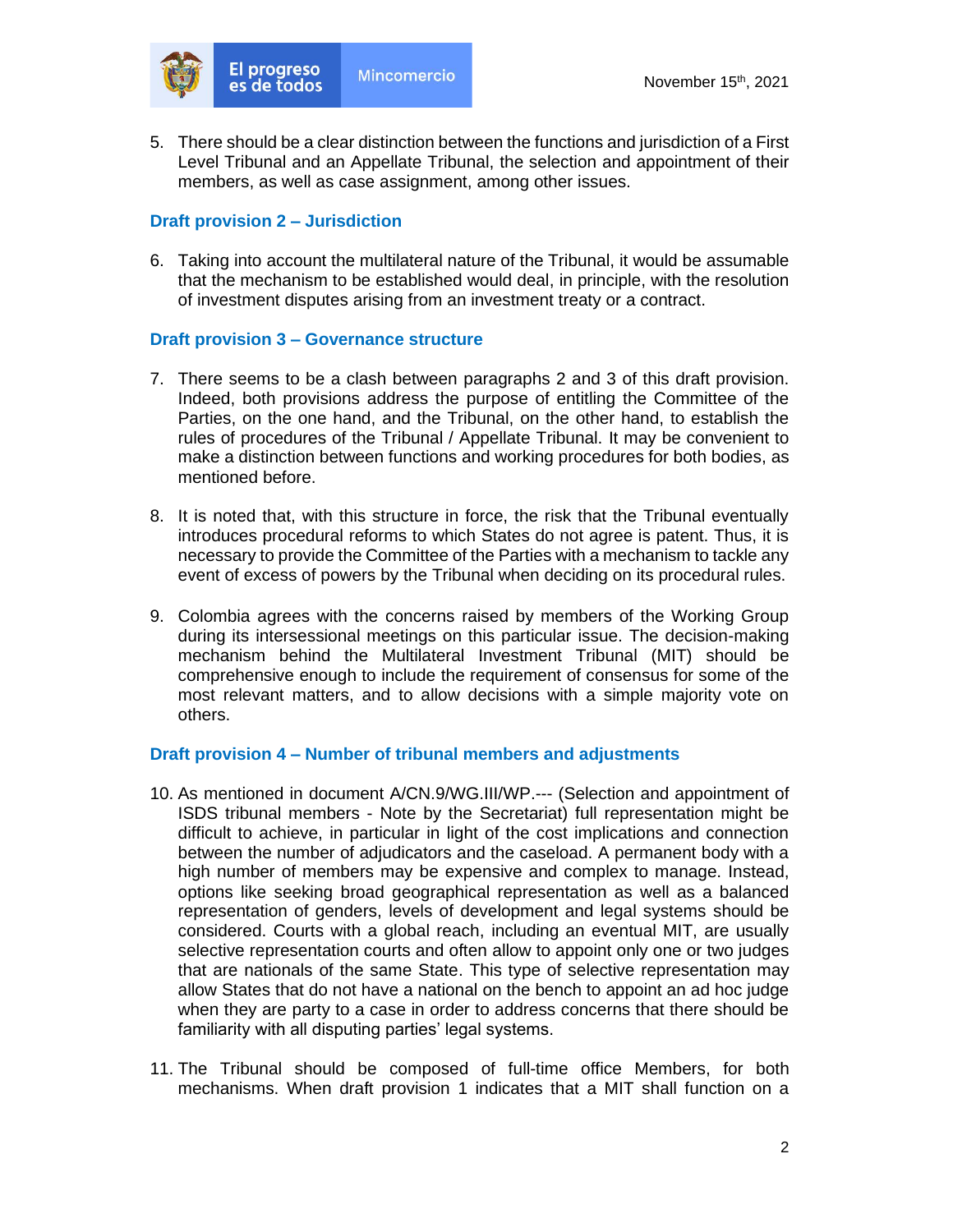

permanent basis, it should mean that its members would serve on a permanent basis as well.

- 12. It may be worth recalling the low percentage of arbitrators who are experts in public international law (around 25%), which results in a a low percentage of decisions (around 20%) containing a real application of the customary rules on the interpretation of treaties. This demonstrates the need to make expertise in public international law a requirement, on which cannot be replaced with experience in ISDS. On the other hand, experience in ISDS could be a plus, but should not be a sole requirement.
- 13. Regarding the factors backing the adjustment of the number of members on the MIT, the most relevant criterion is the evolution of caseload (option 1). Indeed, a high and significative caseload could enervate the appropriate functioning of any standing mechanism if the availability of members to hear claims is limited. Nevertheless, the decision on the adjustment of the number of Tribunal members should also bear in mind the recommendations of the institution itself (which could be, indeed, backed by the fact that caseload has significantly risen). Therefore, it may be convenient to consider option 2 as well.

#### **Draft provision 6 – Nomination of candidates**

- 14. Colombia considers that participation of non-State actors (either private enterprises or organized civil society) in this process should not be envisaged.
- 15. Moreover, on the issue of nomination, it is necessary for this provision to clarify and address a series of concerns that were acutely raised during the intersessional meeting. The first one is regarding the nomination process. Colombia considers that this process should be structured with a special emphasis on the necessity of States. If the provision were to establish that every party has the possibility to nominate a candidate (following the nationality criterion), many questions arise on the issue of geographic representation. For example, whether or not certain countries would be barred from nominating once there is a vacancy if current members duly cover their quota. The nomination process should prevent over-representation and favor diversity.

#### **Draft provision 7 - Selection Panel**

- 16. Assuming that a court with selective representation would be the formula to be followed, it is likely that collective decision-making by States at the election stage will increase. Therefore, a selection panel may be an approach to follow, in order for it to assess whether a candidate meets the eligibility criteria stipulated in the eventual Agreement establishing the Tribunal before the Committee of the Parties makes an appointments. However, caution should be taken. The establishment and composition of the Selection Panel must not end up being a more complex and controversial issue than the composition of the Tribunal itself, nor an additional bureaucracy.
- 17. As it was mentioned in the discussions held by States at the resumed thirty-eighth session of the Working Group III, the Selection Panel could be seen as a sort of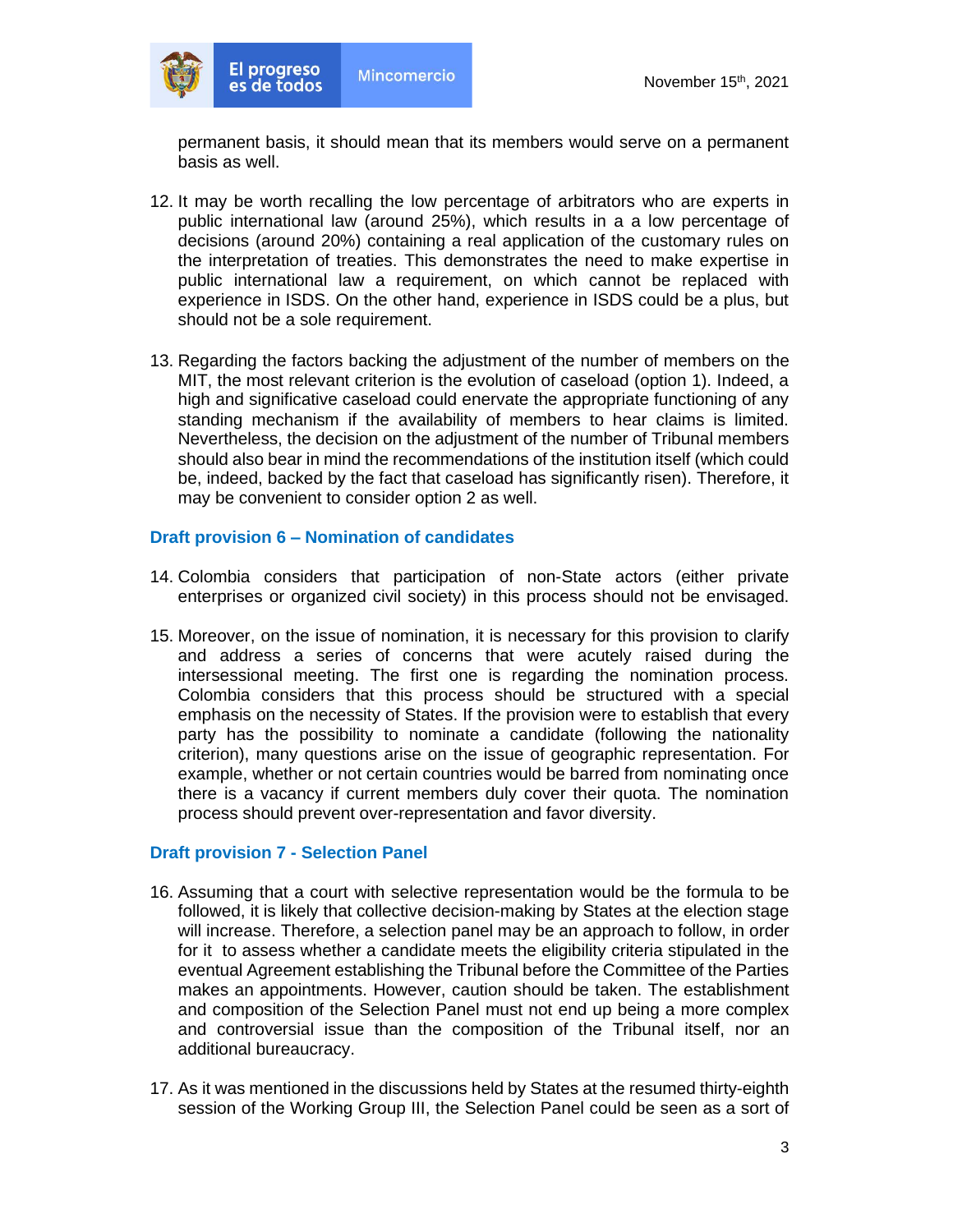

"screening" body, assessing the candidate judges prior to their election to ensure that they meet the requirements, possess sufficient expertise and qualifications. The Selection Panel should be expert-based, and its function should be to filter out candidates that do not meet qualifications. Therefore, this sort of body may in principle lead to the appointment of more qualified and more independent judges, which rules out any possibility to consult non-state entities.

- 18. The selection and appointment methods for adjudicators at the appellate level should follow specific requirements and procedures applicable to the selection and appointment of adjudicators of the first level, as mentioned in the comments provided for draft provision 1. Should the objective be to have a MIT that may encompass a permanent appellate body composed of a fixed number of members, they should be required to meet specific qualifications, such as a significant degree of adjudicatory experience, among others.
- 19. Moreover, it is necessary to recall the importance of clarifying the status of the members of the selection panel, particularly regarding salaries, their terms of office and their relation with other bodies of the MIT.

#### **Draft provision 8 - Appointment (election)**

- 20. As it has been shown in past discussions, the current prevalence of arbitrators from certain regions may be evident. Therefore, introducing the UN principle of equitable geographical distribution to any eventual multilateral standing body should be a minimum.
- 21. As mentioned before, Colombia does not consider that participation of non-State actors (either private enterprises or organized civil society) in this process should be envisaged nor deems the argument that States would designate biased adjudicators to be valid. Such reasoning could only make sense in the current system of case-based party appointed arbitrators where there are significant concerns regarding the neutrality of party-appointed arbitrators. This is precisely one of the deficiencies that such an institutional reform should in principle seek to resolve.
- 22. An eventual standing mechanism should be fully capable of designating neutral adjudicators through appointments determined randomly and/or based on caseload to hear claims or appeals raised by the parties.
- 23. Additionally, in this context it is important to ideate mechanisms to address situations where one State or a few States gain the ability to block the designation of new adjudicators, an issue that the WTO's Appellate Body has been facing.
- 24. As mentioned before, the goal should be to seek broad geographical representation, as well as a balanced representation of genders, levels of development and legal systems.

#### **Draft provision 9 - Terms of office, renewal and removal**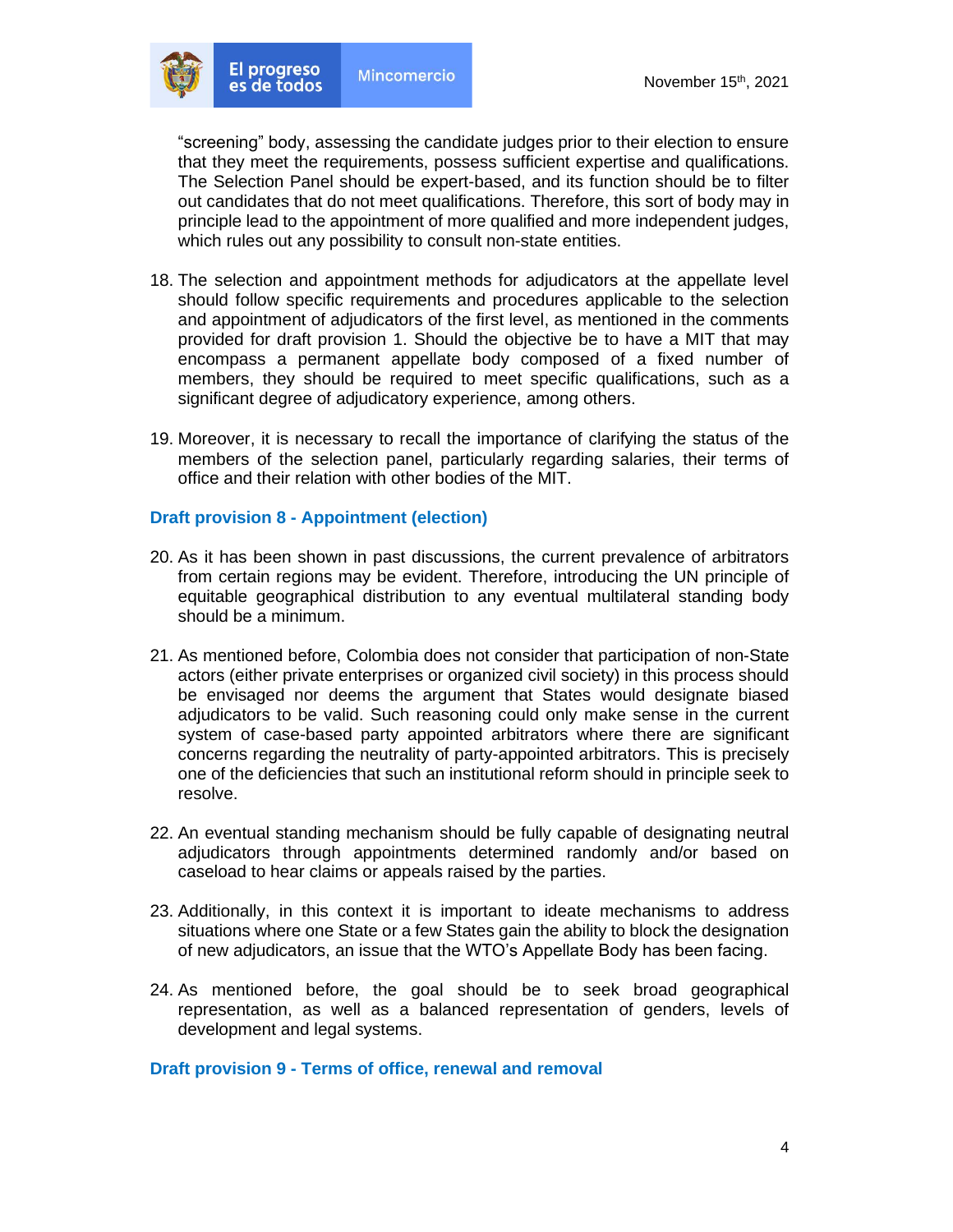

- 25. It would be worth drawing on the experience of existing adjudicating bodies in international law and discuss length alternatives which have proven to be the most reasonable and whether the possibility of renewal is desirable. Appointment for fixed single terms may increase independence but make the system potentially less accountable. On the other hand, banning the possibility of reappointment may imply the loss of experience.
- 26. The possibility of longer terms on a non-renewable basis may ensure that the members would not be affected by undue influence. All in all, the need to ensure financial security, as well as the ability to attract high-quality candidates and the accumulation of experience and expertise on an eventual body should be taken into account, as it was noted by Members at the resumed thirty-eighth session of the Working Group III.
- 27. It is also important to consider the possibility of renewable terms, which are common in international adjudicatory bodies. Some of them, for example, include limitations on reappointment, allowing it only once. In this regard, renewable terms may improve accountability, as States can justify reappointment decisions on the judge's previous performance.
- 28. The current draft does not include any procedure for the removal of a member. The wording only refers to "*substantial misconduct or failure to perform his or her duties*". Furthermore, the provision requires a unanimous decision of all members for a removal. To fill this void, the draft should factor in the failure to disclose conflicts of interest and similar ethical concerns as grounds for the removal of Tribunal members. It may be appropriate to have more clarity on that regard. For instance, considering models envisaged in instruments related to international adjudicating bodies, such as the WTO's "Rules of conduct for the understanding on rules and procedures governing the settlement of disputes". CETA provisions on this issue could also be considered.

#### **Draft provision 10 – Conditions of services**

- 29. Members of the Tribunal should indeed comply with the Code of Conduct. Moreover, he or she shall not exercise any political or administrative function or engage in any occupation of a professional nature during his or her tenure at the Tribunal. As mentioned by Colombia in the comments made to draft provision 4, should be necessary for members of the Tribunal to be in full time office. However, the wording proposed, particularly the reference to "engage in any occupation of a professional nature" may leave the door open to, for instance, permitting the member to act as counsel or expert witness in cases outside of the MIT. Therefore, it is convenient to include a condition setting out that members shall dedicate exclusively to Tribunal-related duties and are banned from acting as arbitrators, counsesl or experts in cases dealt with outside the Tribunal.
- 30. If there is a shared understanding on having full time members of the First Level Tribunal and/or the Appellate Tribunal, a provision requiring them to be available at all times may sound, in principle, redundant. However, and linked to the previous comment, it does not necessarily imply just that. Therefore, such reference should be kept.